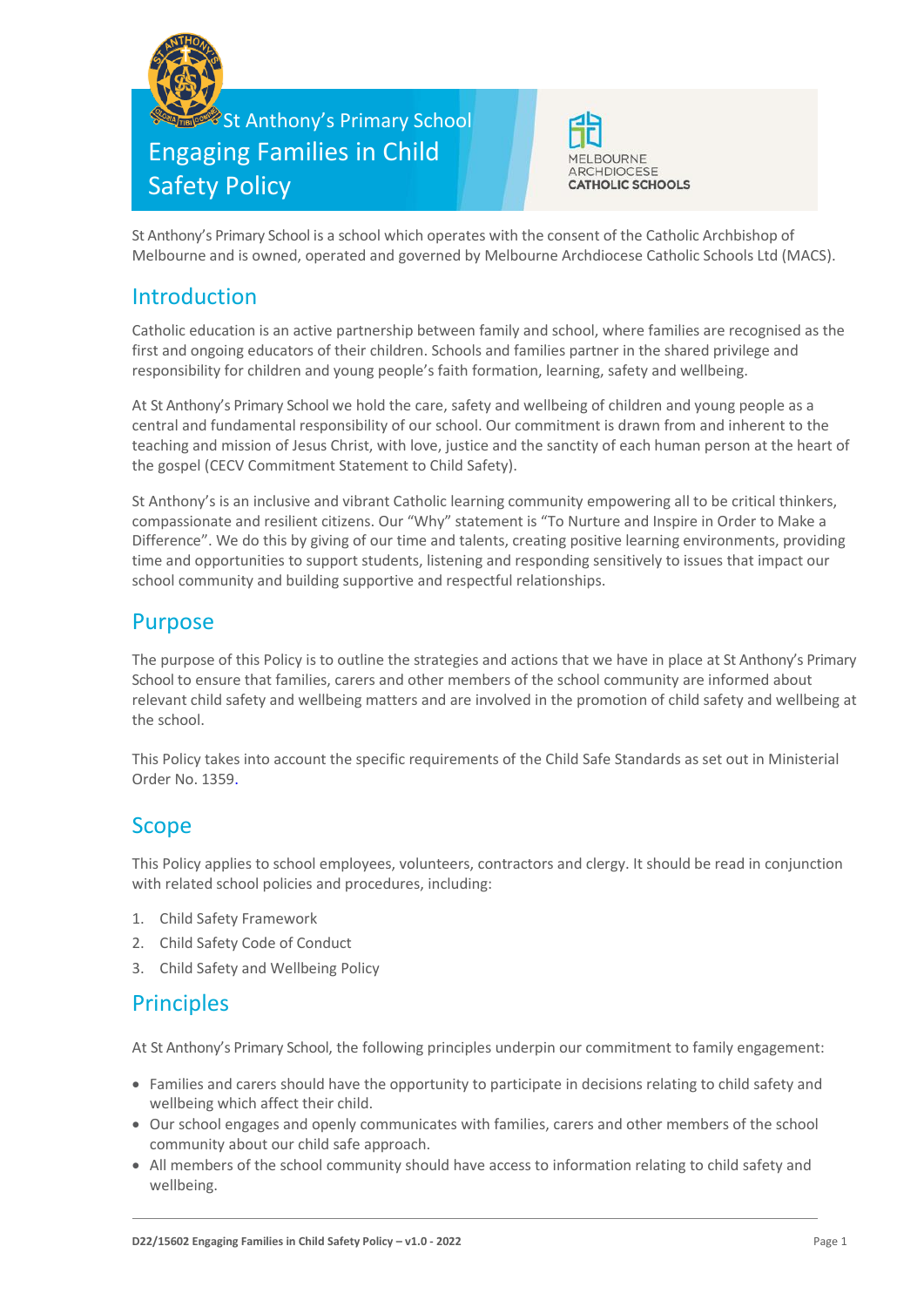- Families, carers and other members of the school community must have the opportunity to provide input into the development and review of the school's policies and practices relating to child safety and wellbeing.
- Families, carers and other members of the school community have the right to be informed about the operations and governance of the school in relation to child safety and wellbeing.

# **Policy**

St Anthony's Primary School is committed to ensuring that all members of our school community are kept informed about relevant child safety and wellbeing matters and are involved in the promotion of child safety and wellbeing at St Anthony's Primary School.

We implement the following strategies and actions to ensure that we are able to meet this commitment.

#### **Strategies / actions used by school leadership**

The Principal, the school governing authority and school leaders at St Anthony's Primary School recognise their particular responsibilities to communicate and engage with families, carers and other members of the school community in relation to issues regarding child safety and wellbeing. Strategies and actions used to carry out this responsibility include:

- utilising the St Anthony's Primary School Engaging Families in Child Safety Policy to inform and guide curriculum planning, policies and practices
- supporting staff, through appropriate professional learning, to strengthen their communication and engagement skills and to understand the value and importance of effective communication and engagement
- identifying opportunities for parents and carers to participate in decisions that affect their child's safety and wellbeing
- ensuring that existing policies and practices relating to child safety and wellbeing are made publicly available so that they are easily accessible to families, carers and other members of the school community
- engaging with families, carers and other members of the school community to collaboratively develop and periodically review policies and practices relating to child safety and wellbeing
- creating opportunities to ensure that members of the school community are adequately informed about the school's operations and governance relating to child safety and wellbeing

#### **Strategies / actions used by school staff, volunteers, contractors and clergy**

School staff, volunteers, contractors and clergy at St Anthony's Primary School also have a responsibility to support the school governing authority and school leaders in communicating and engaging with families, carers and other members of the school community regarding child safety and wellbeing. Strategies and actions used to carry out this responsibility include:

- creating and maintaining open lines of communication with families, carers and other members of the school community, particularly with respect to child safety and wellbeing matters
- liaising with parents and carers in relation to any concerns and/or decisions that affect their child and giving them the opportunity to contribute to any discussions, where appropriate
- ensuring that parents, carers and others in the school community are updated and involved in child safety and wellbeing
- ensuring they act in accordance with the principles set out in this Policy when managing issues relating to child safety and wellbeing